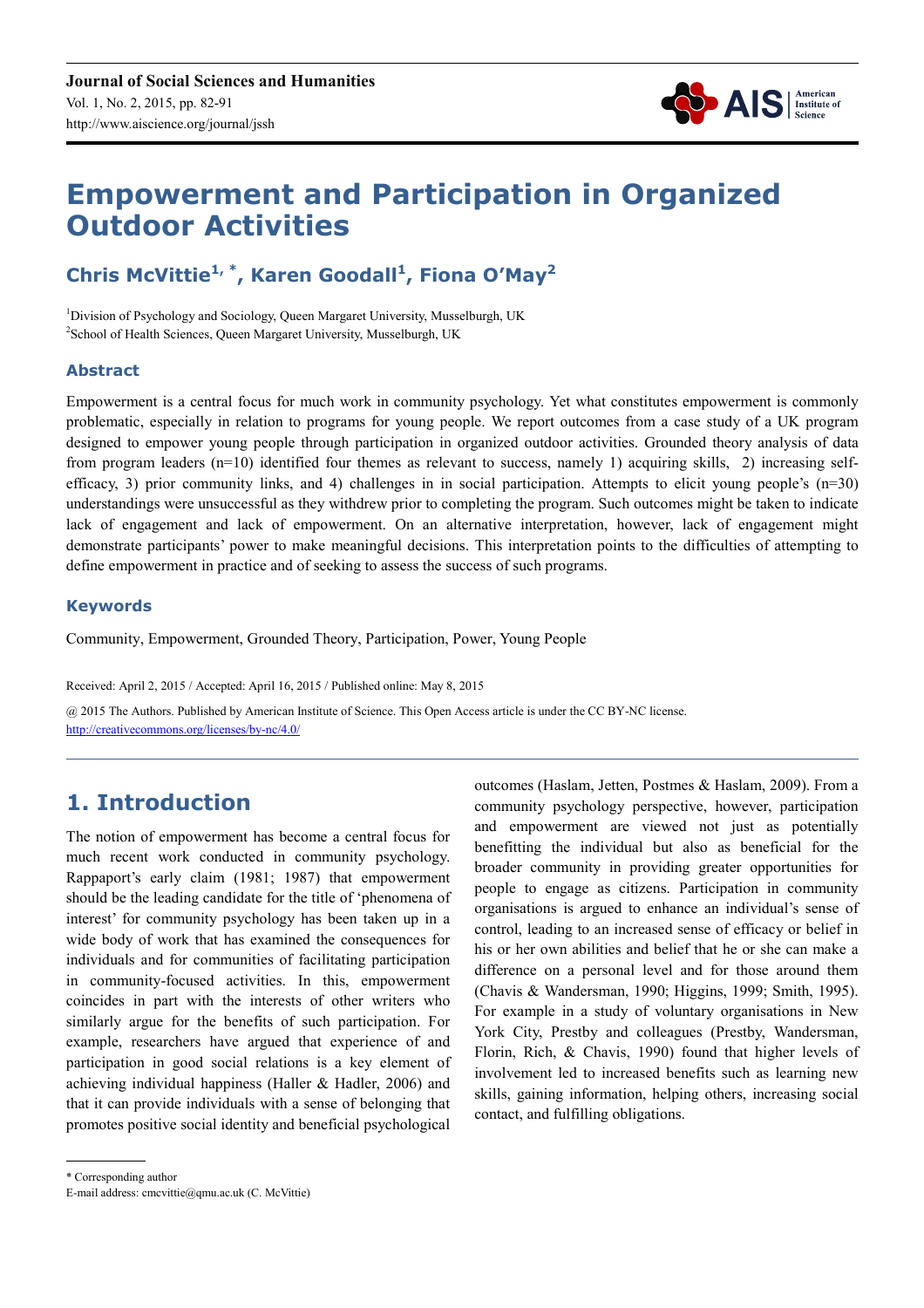Although such benefits are to be broadly welcomed, the concept of empowerment is however not without its problems. More recently, the meaning of empowerment has been a matter of some debate with different emphases being given to particular elements, or the relationship of these to each other. Here, we report on the outcomes of a study designed to enhance social participation that led to highly divergent understandings for those involved in promoting empowerment and those who participated in the opportunity provided. In doing so, we consider what lessons can be drawn in considering the meanings of empowerment.

The concept of empowerment is fundamentally based on the notion of power (Nikkhah & Redzuan, 2009). Empowerment is argued to be a process whereby the individual can reduce personal powerlessness and dependency on others by gaining increased control over his or her own life (Anme, 2009). Increased control comes from the acquisition of new knowledge and skills and learning to reflect on these gains (White, 2004). At the level of the individual, evidence suggests that an enhanced sense of personal control, empowerment and self-determination enable the individual to experience power to make meaningful decisions and thus promote personal motivation and well-being (Prilleltensky et al, 2001). Thus, empowerment allows people to create or access opportunities to influence the decisions that affect their lives and, at least to some extent, to control their own destinies by deriving a better sense of how to achieve their own preferred goals (Zimmerman, 1995).

At the same time as seeking to empower people as individuals to gain a sense of control over their lives, however, there has been a growing recognition that these lives are lived out in community and inherently social contexts. The role of context in the opportunities available to people, and the influences on the decisions that are made, have led a number of researchers to argue that empowerment comprises more than an increase in individual attributes such as traditional psychological constructs that include selfesteem, self-efficacy, self-worth, competency and locus of control (Zimmerman, 1990; Perkins & Zimmermann, 1995). Instead, attention has come to focus also on the relationship between the individual and the community within which he or she is located. One way of conceptualising this relationship is to view empowerment as a process or an outcome that is potentially amenable to being addressed at different levels. Rissel (1994), for example, offers a distinction between on the one hand psychological empowerment and on the other hand community empowerment. On this distinction, psychological empowerment encompasses, as discussed above, a sense of greater control over one's life which individuals can experience through group membership, whereas community empowerment incorporates a raised level of psychological empowerment among community members accompanied by (political) action that leads to a redistribution of resources that is favourable to the community or group in question.

Intrinsic to this idea of community empowerment is a focus on power relations within society and the aim of addressing social inequalities to accomplish structural and personal change. From this perspective, the emphasis extends beyond enabling individuals to increase control over their lives to a broader focus on changing the social and political environment with empowerment being defined as 'expansion of assets and capabilities of poor people to participate in, negotiate with, influence, control, and hold accountable institutions that affect their lives.' (Narayan, 2002, p. xviii). For example, Rissel (1994) argues that processes of psychological and community empowerment operate simultaneously to contribute to the achievement of a psychological sense of empowerment and participation in collective political action. On a similar note, Bergsma (2004) argues that a community is not simply a geographic construct but is rather a group of people who share a sense of social identity, common norms, values, goals and institutions: community empowerment, therefore, requires achievement at the group level. Thus, writers such as Nikkhah & Redzuan (2009) argue that the goals of community empowerment or development are necessarily twofold, first to improve the quality of life of members of the community; and second, to involve all members of the community in the process of community action that will effect change.

While the distinction between psychological empowerment and community empowerment allows for action and change at different levels, other writers have argued that empowerment should be understood as a somewhat more relational concept: individual empowerment necessarily involves a social orientation. On this argument, empowerment cannot be neatly divided into elements of personal / psychological empowerment and community empowerment; rather personal empowerment encompasses not only increased self-perception of power and control, but also a greater sense of connectedness to and commonality with others (Rappaport, 1987; Wallerstein, 1992; Bergsma, 2004). Zimmerman & Rappaport (1988), for instance, argue that engagement inevitably involves democratic participation in community life and social issues and empowerment thus incorporates a sense of community belonging and citizenship. For such reasons, researchers such as White (2004) argue that the concept of empowerment, as developed to date, is at best incomplete in that it fails to acknowledge sufficiently or recognise the social orientation of personal decision-making and participation. Furthermore, other writers have pointed to the problems encountered in attempting to examine and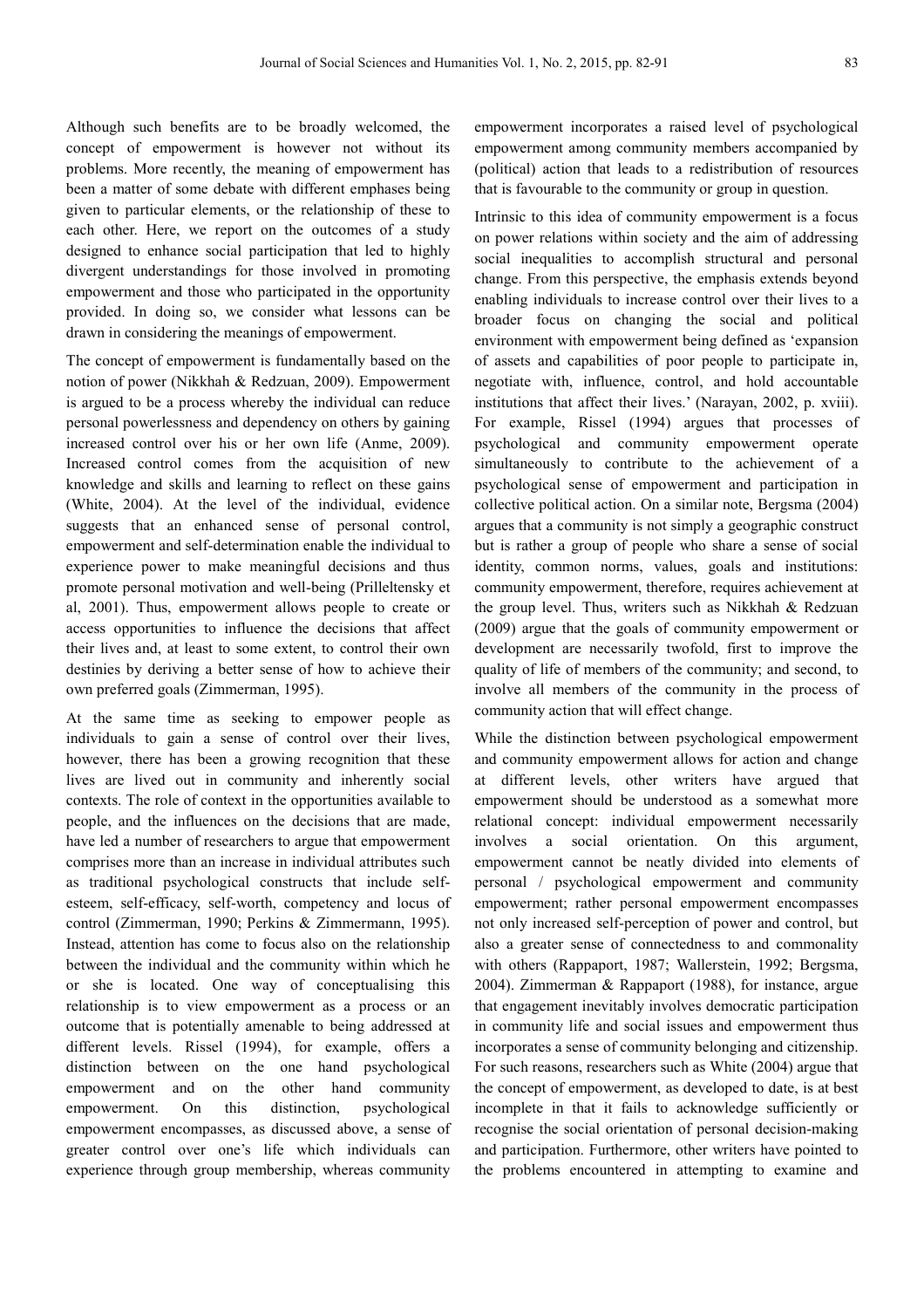assess empowerment within the community (Laverack & Wallerstein, 2001), especially given that meanings and understandings of empowerment may vary for every person, or every community or indeed fluctuate from context to context (Zimmerman, 1995). Empowerment, then, while potentially appealing to community psychologists as a candidate for the title of 'phenomena of interest', might well be most usefully regarded as an inherently plural rather than singular concept as recognised by Rappaport (1987) in his definition.

The problems encountered to date with the notion of empowerment become, if anything, all the more evident when considered in relation to particular groups of individuals. For attempts to engage and empower young people, for example, a common focus has been to secure their participation in sports and recreational activities associated with emotional well-being (e.g. Steptoe & Butler, 1996) with the aim of engendering positive self-concept (Donaldson & Ronan, 2006). Many such projects, and indeed other activities more generally, have however proceeded on the basis of little consultation with the young people at whom they are targeted and a consequent poor understanding of the (psychological and / or community) changes to be sought (see e.g. Ginwright & James, 2002). There has been a tendency also to focus on delivering specific information or skills at the expense of paying little or no regard to broader social and cultural issues (Mohajer & Earnest, 2010). Conversely, programs that have sought to achieve broader changes in democratic participation have found that goals of promoting empowerment have conflicted with participants' concerns and expectations relating to their participation (Wilson, Dasho, Martin, Wallerstein, Wang, & Minkler, 2007). For such reasons, Mohajer and Earnest (2009; 2010) argue that assessments of the extent to which such programs succeed in promoting empowerment are highly subjective and that 'no evaluations were available in the literature that implemented the entire model [of empowerment theory]' (2010, p. 391).

### **2. Research Significance**

Empowerment theory might appear to hold much appeal for community psychology but in theory and in practice is associated with a range of tensions, particularly how empowerment is to be understood at the individual and the social level, and how success is to be understood in relation to specific groups of individuals such as young people. In order to examine further the role and application of attempts at empowerment, we report here outcomes from one UKbased study that sought to engage young people in focused recreational activities and thereby to enhance their sense of control over their lives and their relationships with the broader community. As will be seen, this attempt produced somewhat different outcomes for providers and for participants. We consider below what these outcomes might contribute to a broader understanding of empowerment for this population.

### **3. Method**

#### **3.1. Design**

This study examined in detail one case that comprised a program designed to promote empowerment for young people. Case studies are particularly suited to instances in which diverse perspectives can be applied to the same phenomena in that they allow for the in-depth exploration of the understandings of the various participants involved through the combination of different methods of data collection (Creswell, 2013). The case reported here was a program of organised outdoor activities that were intended to assist young people in realising their potential. It was delivered by a leading UK provider of outdoor learning. This program was designed to be delivered through a series of non-residential and residential sessions and included four activities of canoeing, mountain biking, rock climbing and hill walking. It was organised to run over four phases, comprising 'recruitment' (Phase 1), 'engagement and taster' (Phase 2), 'skill development' (Phase 3), 'Post Program Support'.

This program aimed to enhance the personal skills of young people from disadvantaged areas, to increase their sense of control over their lives, and to empower them to be active citizens within their communities. Utilising a case-study approach in the present instance, therefore, allowed for a holistic investigation that focused on the program instead of its component elements (Yin, 2003) and offered scope for investigation of empowerment at both individual and community levels and the opportunity to explore the links between these. Ethical approval for the study was granted by an institutional ethics committee.

#### **3.2. Participants**

There were two groups of participants involved in the program. The first group comprised all members of staff (N=10; hereafter 'program leaders') who were involved in the design of the program, or who acted as instructors in organising and delivering the activities to the young people. All program leaders had previous experience of designing and running similar activity programs. The second group comprised 30 young people, aged between 16 and 18 years. They were recruited to take part in the program through contacts with three local (Scottish-based) agencies with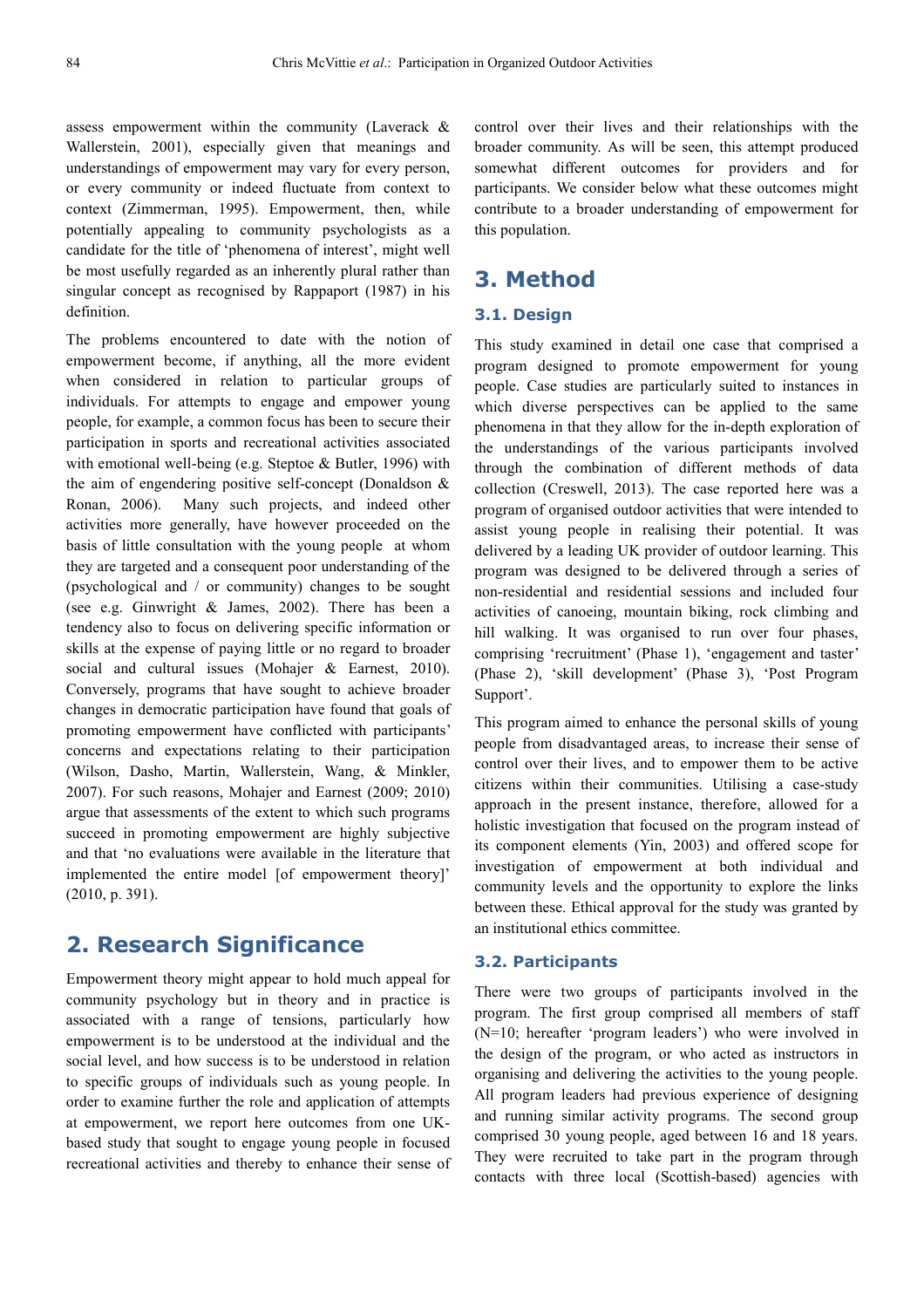which they already had connections. These agencies made available to local young people opportunities that ranged from drop-in activities to participation in skills-based learning, and service users could make use of any or all of such services as they wished. Leaders of these three agencies had previously identified service users who might wish to participate and / or gain from participation in the program of outdoor activities and, following notification of their interest to the program leaders, these young people had agreed to participate in the program. Both groups of participants were recruited to take part in the research study through researchers' contacts with the program, and consequent contacts with the individuals themselves. Where participants were aged less than 18 years, their parents also provided informed consent for their participation in the research.

#### **3.3. Data**

The ten program leaders participated in a focus group discussion conducted in a local centre around the end of the 'engagement and 'taster' phase (Phase 2) of the program. (At this stage, all the young people had engaged with the program and were regularly attending activity sessions.) The program leaders' discussion was loosely organised around topics related to their expectations and experiences of the program and those who participated in it. Participants were able also to introduce and discuss topics that they considered to be relevant. As well as introducing topics for discussion, the facilitator used probes and back-channeling where appropriate to enhance depth and flow of the discussion and to ensure that it provided data that reflected rich detail of the participants' understandings of the program. The discussion lasted approximately one hour and was audio-recorded and thereafter transcribed.

The resulting data were coded and analysed in accordance with recognised principles of grounded theory (Charmaz, 2014; Glaser & Strauss, 1967). Grounded theory is an inductive approach to data analysis that aims to generate theory from close inspection of qualitative data and thereby to produce an account of participants' understandings in their own terms. Here, this approach was especially relevant given that empowerment and related notions can be conceptualised in somewhat different ways, as discussed earlier. Rather therefore than introducing any assumptions as to what empowerment and the outcomes of the program might be, the use of grounded theory allowed close examination of the understandings of those involved on their own terms. Here, the transcript of the discussion was initially coded for indicators of meaning relating to the relevant issues. These indicators were grouped together and developed into emerging themes that were then examined for fit against the whole data set. Themes were further developed and reworked as necessary, leading to a final framework of four themes that provided best fit for the participants' understandings.

We aimed to collect data relating to the young people's participation in the program and their experiences of it by using the technique of photovoice. Photovoice was developed by Wang and Burris (1997) as a method for increased empowerment and participation and has previously been used as a research method to collect data about children's and youths' experiences (Fitzgerald, Bunde-Birouste, & Webster, 2009). Importantly for purposes of the present study, it had been found to be effective as a means of generating genuine participation of children and young people in community and social projects (Warne, Snyder, & Gadin, 2012; Wilson et al, 2007). In the present study, at the beginning of the 'recruitment and taster' phase (Phase 2) of the program, we issued these participants with disposable cameras and logbooks for recording details of the photographs that they took. The young people were instructed to take photographs of any aspects of their participation in the program that they found especially meaningful, to record relevant details, and once the cameras were finished to return these to the researchers for developing along with their logbooks. The developed photographs and accompanying descriptions would thereafter be used as the bases for semi-structured interviews to be conducted with a sub-sample of the participants.

### **4. Results**

We now turn to the outcomes of analysis of the data collected from the program leaders and the young people who participated in the program. As will be seen, the results obtained from these groups provide highly divergent understandings of the program.

#### **4.1. Program Leaders**

Analysis of the program leaders' discussion focused on their understandings of the program and of what participants had gained and would gain from it. This analysis led to the emergence of four main themes, namely 1) acquiring skills, 2) increasing self-efficacy, 3) prior community links, and 4) challenges in social participation. We discuss each in turn below.

#### **4.2. Acquiring Skills**

A main aim of the program was to allow young people better to fulfil their potential through participation in organised outdoor activities. Such participation was intended to equip them with new skills while also enhancing skills that would increase their employment prospects. Unsurprisingly, therefore, the acquisition of skills comprised a main theme in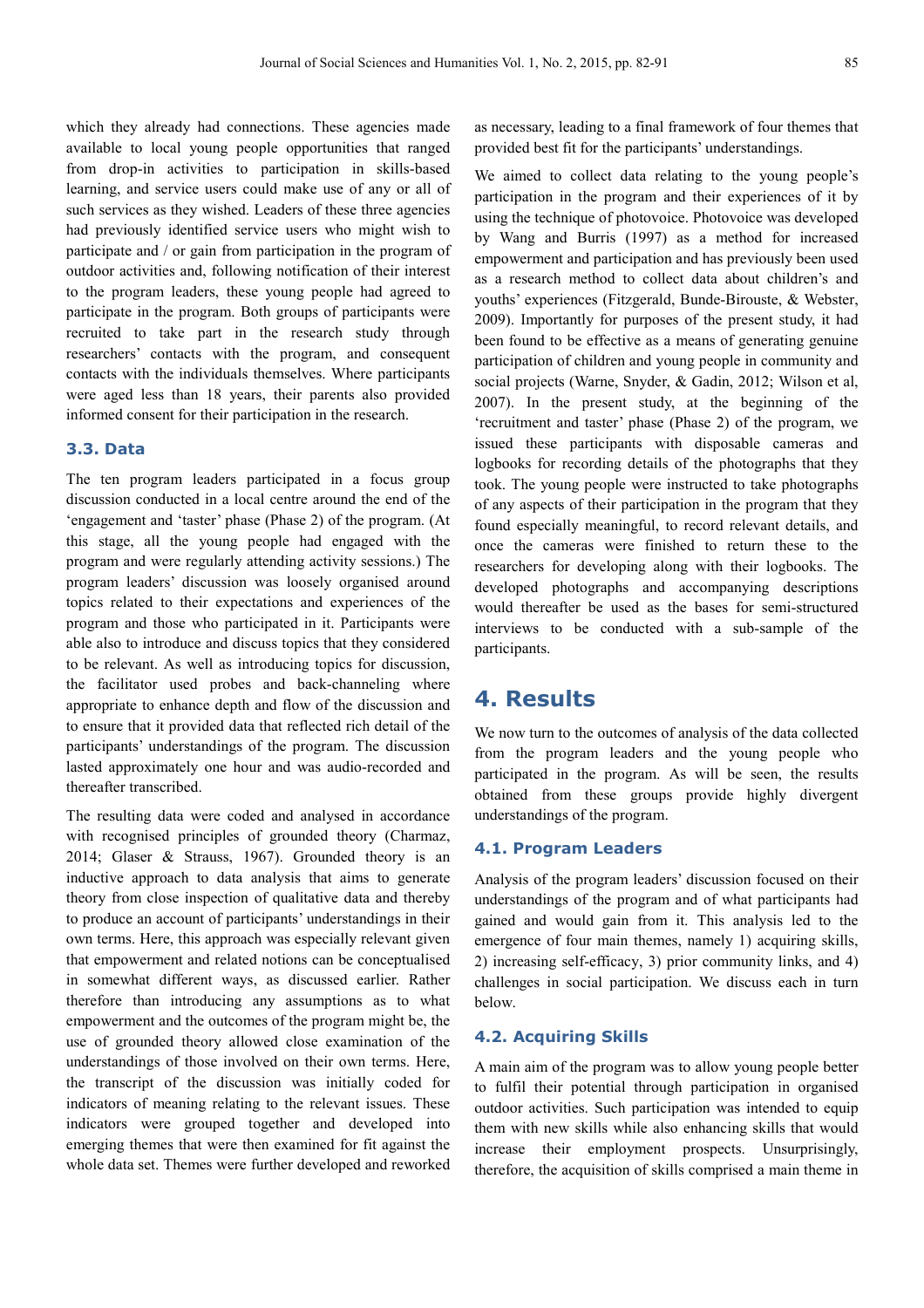the program leaders' discussion, as seen below.

Even little things like communication, they've actually started to replying to texts, I mean we do still have to text them 10 times, and text them Sunday nights, because they live day by day, who knows what they'll be doing the next day, and they tend to enjoy a wee drink at the weekend, so they forget. But that's picking up. (Tom) The tangible skills that they gained would have been the structure of the day, having to be at a certain point at a certain place at a certain day, with equipment, ready to go. They had to get their lunch before they turned up in the morning, so they knew they had to do that, be ready. It's a very low end in terms of personal preparation but it's an important skill to have in terms of being prepared, and from an employer's point of view, they want people that are prepared and can look after themselves and be in a certain place at a certain time. (Jack).

In these extracts, we see two of the participants discussing perceived changes in the young people's skills during the program that far. It is interesting to note that here the participants are describing specific communication and organisational skills, and that neither participant refers to skills related to the activities in which the young people had been involved. The emphasis instead was very much on the acquisition of skills that were considered to be relevant to employability, for example the 'tangible' skill of being prepared as seen in the extract above from Jack. In this way, the skills were understood to have developed during the course of the program but not from the specific content of that program. Participants' descriptions of particular instances also focused on acquisition of transferable rather than activity-based skills.

There was a young lad that was afraid of the water, we talked him into it, and he came out. So that worked. So I guess if that's an employable skill as well, then that's quite good, because that's showing that you can be flexible and adaptable to the situation, and open minded. (Ed).

It was different from the norm, 'cause they're used to courses where they just go and do workshops about CVs and that sort of stuff. So I think little things, like swearing, so we could focus on their language, when they were swearing it was like Tourette's, full on Tourette's the whole time. So we were able to focus on what sort of attitudes do you need to display if you're looking for work, interviews – that sort of thing. (Alex).

Here again we see the program leaders discussing transferable skills without reference to any particular skills relating to the four activities. By contrast, the focus is on gains that might be applied to the specific context of employment, whether reflecting the ability to be 'flexible and adaptable' or 'the sort of attitudes [that] you need to display'. This was a recurring pattern for all participants in the focus group discussion: many participants referred to skills that they perceived the young people to have acquired during the program but in no case did they describe activity-related skills (e.g. learning to canoe). Descriptions such as these therefore suggested that the program leaders were less concerned with uptake of the specific activities that formed the core content of the program, which they had designed and delivered, than with young people taking part in that program and demonstrating that they had gained skills while doing so.

#### **4.3. Increasing Self-Efficacy**

The aim of increasing participants' sense of control, or selfefficacy, is central to many empowerment programs. This program was no exception, with program leaders describing changes in the self-efficacy of the young people as a central theme. Here, they perceived the young people to be starting from a low baseline when they first entered the program:

The first day, they were like, "well what do we do now", looking at this authority figure, and "give us some instructions", and "I'm not going to do that because you told me to do it". But now they're up on the same level so they're interacting a bit more, and the more we give them choices and a little bit of ownership over it, the more they respond to that. (Emma).

Above, we see Emma describing a low level of initiative on the part of those involved at the start of the program. The consequence of this was that the young people looked to and expected her and the other program leaders to lead, providing instructions and direction for them. Although Emma does refer to this expectation reducing over time, she does not offer any further details. Other participants, however, did describe the sorts of changes that they had encountered, which indicated how the young people had begun to take more control over their lives. Thus, in the extract below, we see Mike describing how one young person had managed to introduce 'control mechanisms' into her life to deal with negative behaviour.

Like, this individual wanted to work on their behaviour towards others, like not to react as much in a negative way. And I think she put some control mechanisms into that, especially working consistently with myself and [name]. So that was really positive for that individual. (Mike).

In descriptions such as these, the program leaders consistently referred to their roles in facilitating the young people in making such changes. It is equally interesting to note, however, that as with the descriptions considered under the preceding theme above, the participants downplayed the importance of the activities in the program.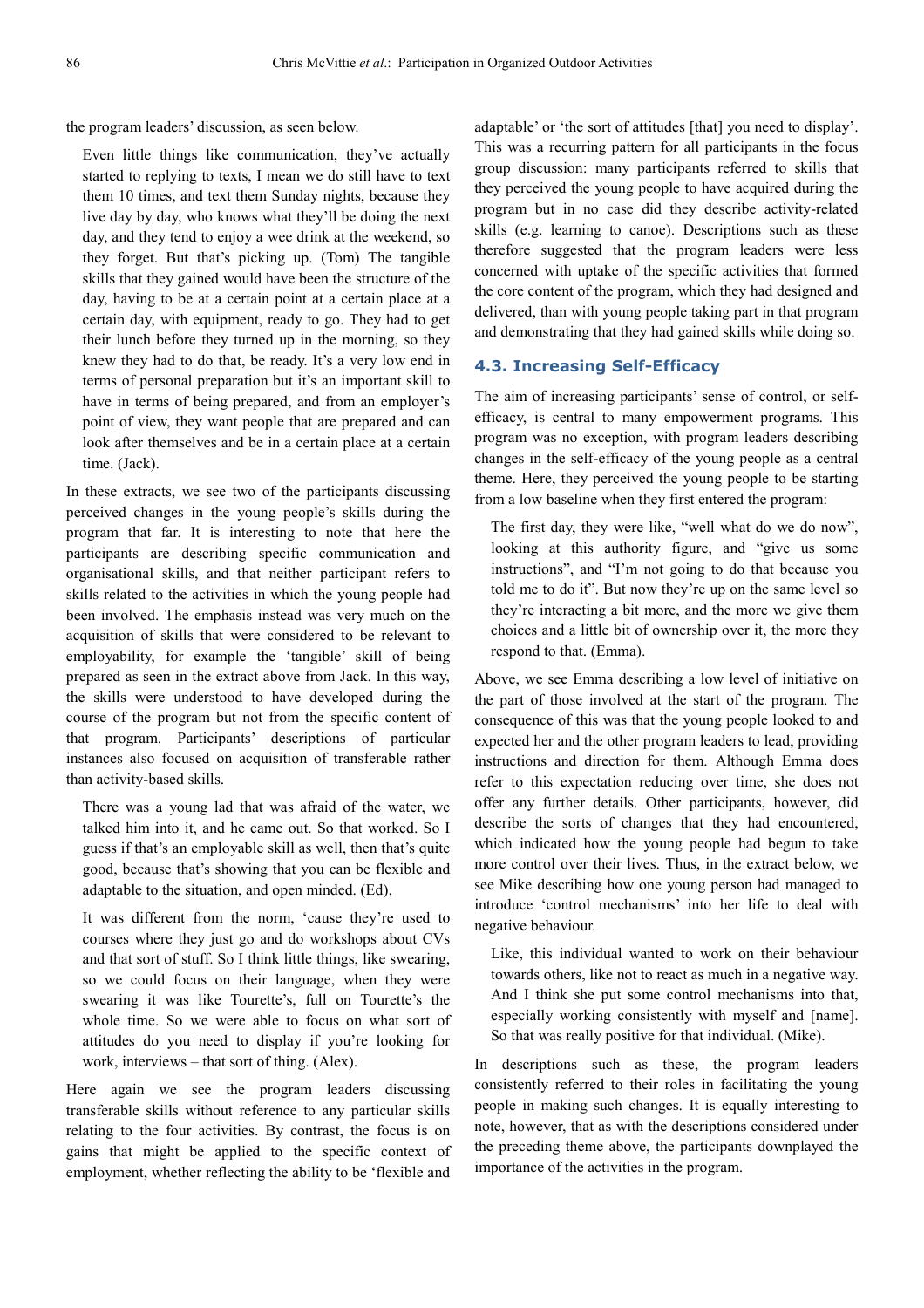For them, it's more about getting them away from the norm, getting them in some sort of structured routine, so they're getting up in the morning and making breakfast, they're taking responsibility for their things and they're tidying up, and giving them some lifestyle structure, rather than actually getting them out in the boats. (Lisa).

But it's also away from the canoeing, "I want to cut down. I only had 6 [cigarettes] yesterday, and I'm going to have 5 today". So it's outside the base that we're working with them, introducing those ideas about healthy eating and healthy living, being active. And it's beginning to seep out into other aspects of their world as well. It's been a challenging, but quite rewarding program so far. (Kate).

Above we see both Lisa and Kate describing lifestyle changes made by the young people, in the form of either developing a 'structured routine' or in working on aspects of 'healthy eating and healthy living'. In both cases, however, the participants emphasise that these changes are separable from activities on the program itself. Thus, Lisa refers to lifestyle changes 'rather than actually getting them out in the boats' while Kate sets out changes as being 'away from the canoeing'. The extent of the changes made, and their tangential relationship to the program activities can be seen clearly in the following extract:

The first time we took them out on Loch Lomond, they scowled at [name] and myself picking up litter from the beach, "oh, I'm not touching that, it's grubby and you're gross" and then we took them out on the residential and we talked about the plastic islands floating in the ocean, and the change in attitude was astounding. They filled up bags and bags of rubbish and actually made a detour to this bush that was covered in plastic bags, and spent about half an hour ripping the plastic out of the bush. And for me, that's the highlight of the whole program, that they made that decision independently. (Sue).

Here Sue describes in some detail the 'change in attitude' experienced by some of the participants, reflected in their actions in tidying up the plastic from a bush. For Sue, this is seen as not just a positive outcome, but in more extreme terms as 'the highlight of the whole program'. More than this, the actions of the young people involved are seen to reflect the changes they had undergone during the program in that they decided to do this tidying up 'independently'. This description, of the young people as acting independently to clean up the environment, stands in contrast to the description of them at the start of the program as being unable to act without instructions from an authority figure. At the same time, however, we should note that what is being described here is presented as being separable from the primary activities of the program. In describing the young people's actions as resulting from a 'detour', Sue understands their demonstration of independence not as reflecting particular engagement in the program but rather as resulting from them focusing their efforts elsewhere.

#### **4.4. Prior Community Links**

As with other empowerment programs, a basic objective of this program was to enhance the young people's links with their local communities through participation in program activities. Interestingly, however, the program leaders described this relationship in reverse: the extent to which young people would engage with the program was seen as largely dependent upon their prior links with local agencies. Where the young people had previously demonstrated commitment to courses provided at the local agencies from which they had been recruited, they were more likely to show similar commitment to the outdoor activities course.

They're being employed by [name of agency] to do a training course, and given pocket money to turn up, and other benefits as well, providing they turned up on the course. And this had a remarkable effect on the commitment that they had to the [name] Course as well, because we had a really good attendance. (Jack).

As we see above, commitment in the form of attendance was therefore more likely in cases where the young people recognised the benefits that they would receive through attendance. Commitment increased also when the young people recognised links between the different programs in what they set out to achieve.

The young people themselves there, however, were really good. I thought their personal commitment to the course was spot on, and their head was in the right place for what they were trying to achieve. It was quite interesting, because these particular young people are going through a period of change themselves. There were so many links between what the [name of program] was trying to do, what [name of agency] are doing for the young people. (Mike).

Previous links therefore were seen as an important part of getting the young people involved in the program. The program leaders, however, also perceived that many young people who had been referred to the outdoor activities program had few or no ostensible links to local agencies. In these cases, the task of getting them to engage with the program was rather more challenging, as described in the extracts below.

As far as I'm aware one of the youth workers just found a group of lads and said 'Do you want to do something?' and they said 'Yeah, OK'. It was literally that conversation that happened, rather than 'Let's find someone who can benefit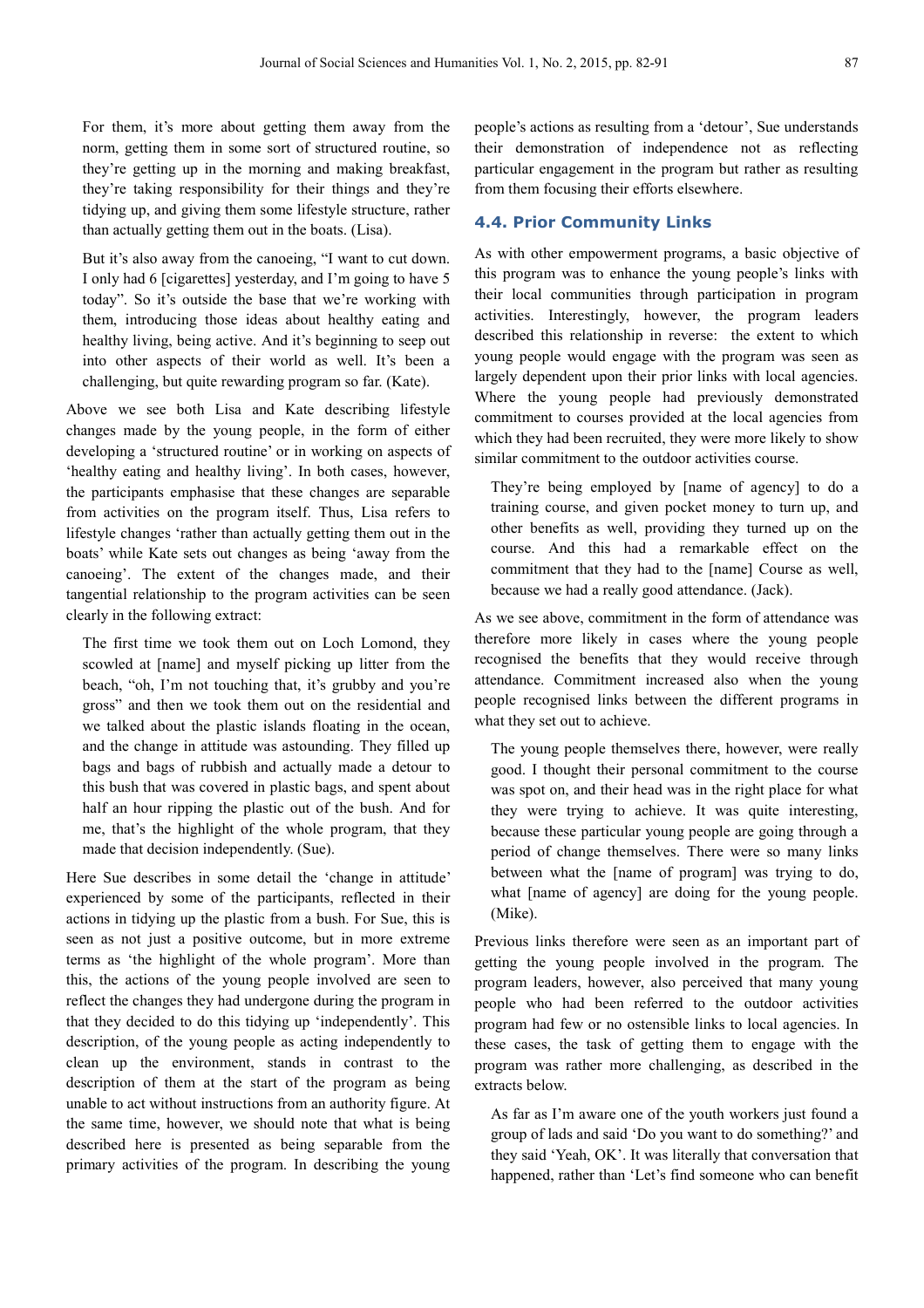from this'. It was very difficult for them to find a particular group within that area. (Kate).

My experience was that those that were engaged on a program with the people that had sent them, it seemed to fit better than the ones that were just straight off the street. That gave them a bit of structure to the day which seemed to make it work better. (Tom).

In these ways, the program leaders viewed some level of preexisting local engagement as close to a prerequisite for the young people to engage fully with the outdoor activities. More detailed knowledge of the work of local agencies, and greater alignment with their priorities, thereby was seen as a key part of developing the program for the future.

I think learning from it that maybe we could learn a bit about what the actual outcomes are of [name of agency] so we can actually do follow on stuff to complement their program. Even little things like timekeeping, turning up with the right kit, those are the sorts of things that [name of agency] want to instil, just good practice so I think that does complement a bigger program. (Bill).

Thus the success of the outdoor activities program, designed as a stand-alone program with its own structure and aims, became contingent at least in part upon prior efforts of the local agencies and prior community participation of the young people.

#### **4.5. Challenges in Social Participation**

Above we saw that the participants emphasised the importance of young people having prior community links. Absence of any such links was seen as problematic if they were to benefit from this program. Community involvement following the program, however, appeared equally problematic. For example, program leaders expressed doubts as to whether young people would be able to continue to participate in the activities that they had taken up. One particular barrier in this respect would be the financial resources required.

It's outside the canoeing skills for me, the transfer, I can't see realistically, financially for them, I can't see a way of handing that transfer over, as canoeing over as a hobby. So for me, it's working out a way of how to link the other skills that they've developed. (Emma).

Other barriers also might preclude the young people from continuing the activities. For example, the environment of a canoeing club or a similar setting was viewed as presenting a challenge with which the young people might not be able to manage without further support. Thus, an attempt to pursue such activities within the broader community might in itself be detrimental to any gains made during the program.

I think that would probably squash any confidence that we've built in them, in the time that we've been working with them, to send them into that environment, with the adults who know what they're doing, even though some of them will be coaches and they'll be encouraging. I think they will find it very difficult to approach that sort of situation without being guided along, and then looked after through the process. (Lisa).

Here, the difficulties that were likely to confront the young people were seen as going well beyond factors that were specific to the activities included within the program. Rather, the program leaders described the obstacles as being determined by broader social forces that reflected wider processes of inclusion and exclusion.

The only thing that was going through my mind just then was this idea of different levels of social beings within society, and for these young people that are currently unemployed or looking for employment. And we're trying to encourage them into clubs where perhaps most of the people that would be in those clubs would be employed, or in a well off situation, whether that in itself, if we were successful to even get them into the club, would create a barrier itself? (Jack).

The program leaders then expressed doubts as to whether, following participation in the program, the young people would be able either to continue with the activities they had been encouraged to take up or to gain access to opportunities for doing so if they wished to continue. These doubts reflected their perceptions of limited possibilities for the young people to engage with aspects of their communities even after full engagement with the program. One program leader described how these constraints and their implications only became clear in the course of delivering the program.

When we worked initially in the first section, and we built up a partnership with the organization that we were working with, we hadn't fully kind of I think earlier on in that phase, we should have started engaging that partnership in where are these young people likely to go next, so we could start engaging their destination partnership people, or what it is they're doing, in terms of helping us to facilitate them remaining in the program. And I definitely think that hindsight is a great thing, but going forward, that would be something that you need to do, in order to ensure that you can release them for programs that they're going in to, but also help somebody keep up the motivation. (Alex).

Thus, the program leaders viewed the social benefits for young people that might result from the program as uncertain. The program was designed and introduced with the aim of promoting young people's engagement as active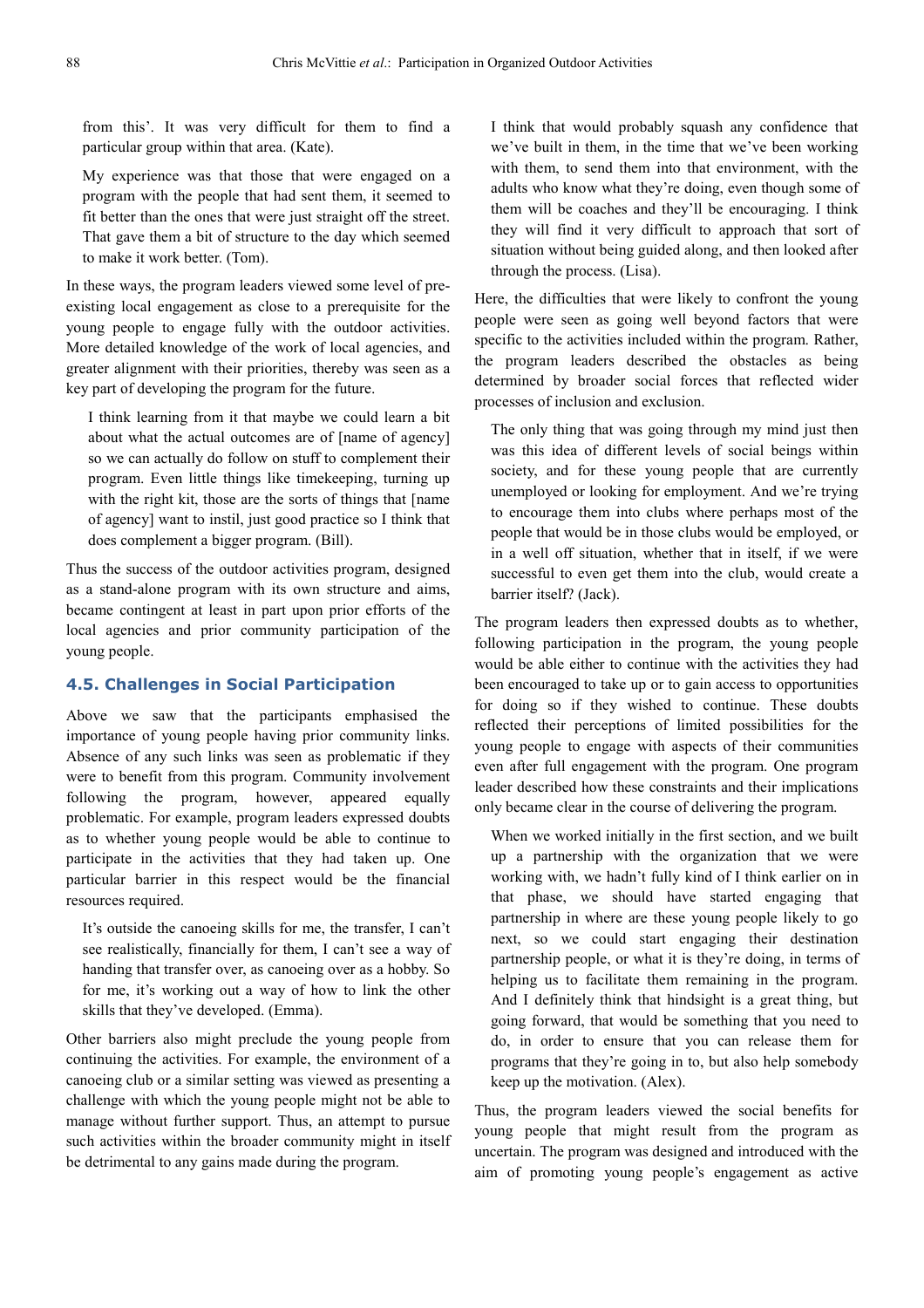citizens by enabling them to maintain their learning and sharing their knowledge and experience with others within their communities. Increasingly, however, during the course of delivering the program it became evident to the program leaders that this aim would be difficult to meet in the contexts of the socially disadvantaged areas in which the young people lived.

#### **4.6. Young People**

As described above, we aimed through the use of *photovoice* to gain access to program participants' understandings of their participation and what they perceived themselves as having gained from it. This aim however could not be achieved. During the program (and subsequent to the program leaders' group discussion), all program participants ceased to engage with the program. By the end of the 'skill development' phase (Phase 3), all participants bar one had stopped attending any program sessions. Moreover, the program participants failed to respond to any attempts by program leaders to contact them by various means. The program therefore terminated at that time.

Unsurprisingly, given that the participants had ceased to engage with the program, they also ceased to engage with the research despite the researchers' efforts to obtain their views subsequent to withdrawal. Most participants did return to researchers the cameras and logbooks, but these provided few photographs and comments that were, at best, minimal. No participants responded to requests for interviews. There are therefore no data available that can provide meaningful insights into the participants' experiences of the program. The consequences of this for the present study are considered below.

### **5. Discussion**

On any view, the program examined here failed to meet its aim of enhancing personal skills of young people from disadvantaged areas, to increase their sense of control over their lives, and to empower them to be active citizens within their communities. The young people enrolled on the program as participants did not complete the program, many of them not participating beyond Phase 2 and none of them participating beyond Phase 3 of a four phase program. One immediately available interpretation of their withdrawals from engagement is that inevitably they would not gain the benefits potentially achievable through completion of the program. Thus, in consequence, they would lack the enhanced skills, self-efficacy, and power to participate as active citizens in their communities that they would otherwise have gained.

Yet, the present findings point to a range of the problems

bound up with any such interpretation. Here the views expressed by program leaders, at a time when the young people were actively participating, are somewhat illuminative. These understandings, of the young people's experiences and of the program itself, merit further consideration for what they might tell us about this instance. At the same time, while this represents only a single case of attempted empowerment, the current findings potentially allow for discussion of empowerment more broadly. First, at the level of the individual, the program leaders reported that the young people had acquired employment-related skills and had attained greater self-efficacy. Such gains might at first sight be taken to signify advances personal / psychological empowerment. At the same time, however, the program leaders separate out these gains from the content of their program: the young people gained these skills *while* participating in the program and not *because of* that participation. These gains, therefore, cannot be said to reflect success on the part of the program. Second, in describing the relationships between the young people and their communities, the program leaders emphasized the importance of previous community participation and the challenges that made increased participation following the program unlikely. These understandings stand in marked contrast to the usual expectations of empowerment programs, namely that they will increase people's involvement as active citizens. Here, however, community involvement was presented as a pre-requisite for and not an outcome of participation.

On both levels, these understandings of the program leaders appear to run entirely counter to the expressed aim of a program that sought to enhance the personal skills of young people from disadvantaged areas, to increase their sense of control over their lives, and to empower them to be active citizens within their communities. Regardless of whether empowerment is viewed as comprising personal and community components, or always having a social orientation, dependence upon established links and the expectation that no social gains will follow cannot be treated as indicating empowerment in any meaningful sense. In these respects, the views expressed by program leaders might well be taken to indicate a weak understanding of the changes to be achieved, consistent with Ginwright and James' (2002) argument that many such projects fail to succeed due to ineffective communication with those who are intended to benefit from the program. Moreover, the focus here on delivering specific skills with less regard being paid to broader social issues also points to a lack of effective implementation of empowerment theory (Mohajer & Earnest, 2010). The expressed understandings of those responsible for designing and delivering the program thus surely indicate the extent of the challenges that the project would have to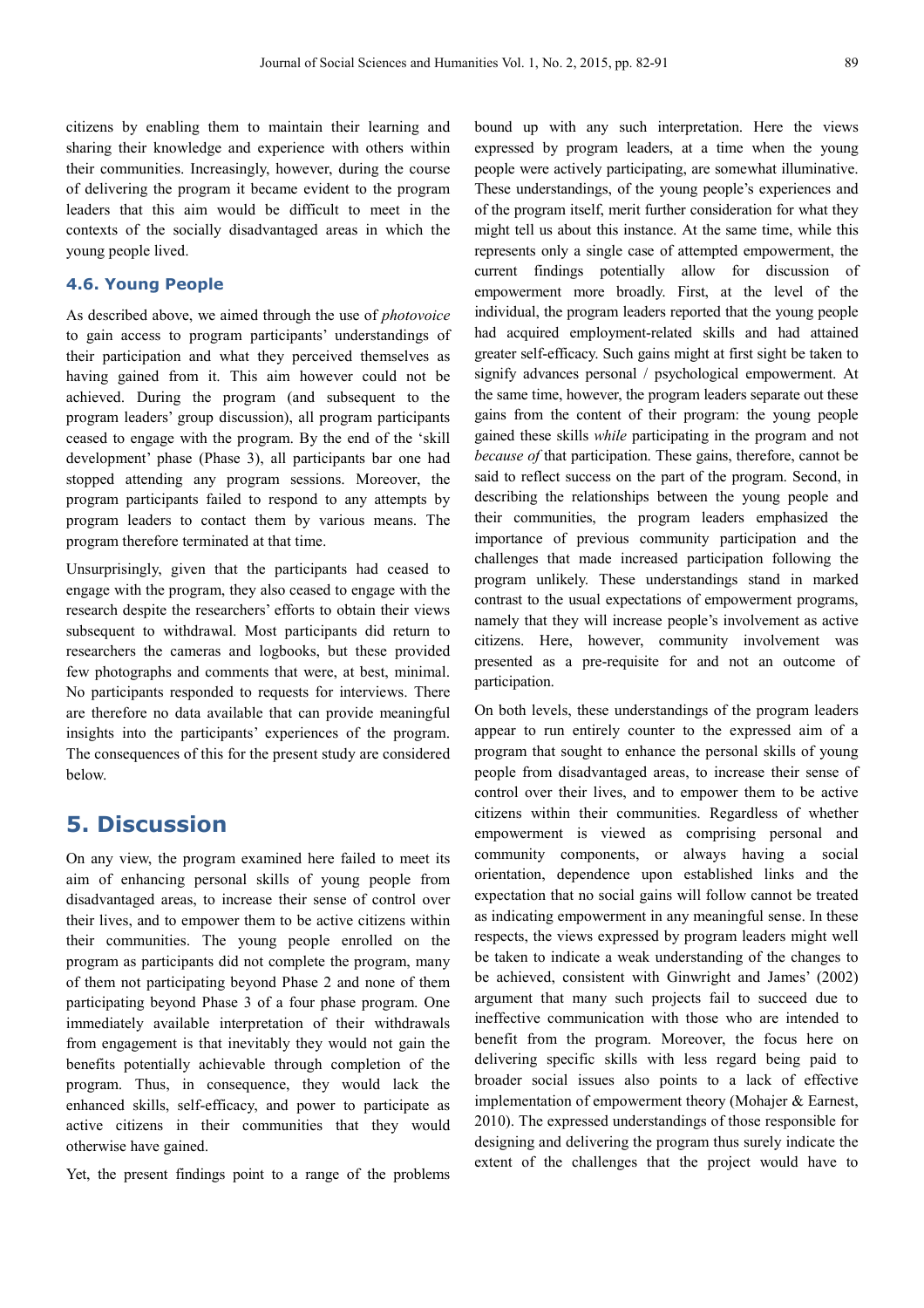overcome to meet its stated aim.

What does this mean for the young people who initially participated in the program and subsequently withdrew? In writing about the difficulties arising in studies of youth empowerment and citizenship, Lindstrom (2010) notes that findings from such studies can all too easily become entirely circular. When, for example, those who attend voluntary activities are asked about their attendance, the views that they express are almost inevitably positive: 'how can they, as voluntary attendees, object to their attendance, or complain about staff, or think negatively about what they get from these experiences or activities? If they felt negative, they wouldn't come back or be frequent visitors' (Lindstrom, 2010, p.206). What we see in the present case is potentially the converse, the assumption that outcomes for those who do not return must invariably be negative, or to paraphrase Lindstrom: 'if they felt positive, they would come back'.

### **6. Summary and Conclusions**

What we have seen here is young people's disengagement from a program that, according to its leaders, did not in itself bring about any changes in skills or self-efficacy, relied for any degree of success on the efforts of others elsewhere, and which did not offer much by way of possibility for greater community involvement even following completion. In contrast to viewing withdrawal as indicative of failure, therefore, one could easily argue that it is socially meaningful to withdraw from a program of which the aims are not fully clear initially even to those delivering the program. If not empowerment, a decision to withdraw in such circumstances surely demonstrates power to act in ways that affect one's life and thereby to control one's own destiny. Issues such as this one point to the difficulties inherent in attempts to arrive at any conclusive definition of empowerment and its implications for the individual and his or her relations with society. More than this, they clearly demonstrate the problems inherent in attempting to assess in any meaningful form whether or not empowerment is achieved in any particular instance, without sufficient regard being given to what is count as power in decision-making and for whom. Rather, as Mohajer and Earnest (2009; 2010) argue, assessments of the extent to which empowerment programs succeed are highly subjective, and, tellingly, such assessments might reflect little of the implementation of empowerment theory in practice.

### **Acknowledgement**

This study was funded by The Robertson Trust, UK.

### **References**

- [1] Anme, T. (2009). Empowerment as prevention based care in the community. In  $C$ . Henning  $\& K$ . Renblad (Eds) Perspectives on Empowerment, Social Cohesion and Democracy: an international anthology (pp.53-64). Jönköping: Jönköping University School of Health Sciences.
- [2] Bergsma, L.J. (2004). Empowerment education: the link between media literacy and health promotion. American Behavioral Scientist, 2004(48), 152.
- [3] Charmaz, K. (2014). Constructing grounded theory. London: Sage.
- [4] Chavis, D. & Wandersman, A. (1990). Sense of Community in the Urban Environment: a catalyst for participation and community development. American Journal of Community Psychology, 18, 55-81.
- [5] Creswell, J.W. (2013). Qualitative Inquiry and Research Design: Choosing among five approaches. London: Sage.
- [6] Donaldson, S.J., & Ronan, K.R. (2006). The effects of sports participation on young adolescents' emotional well-being. Adolescence, 41, 369-389.
- [7] Fitzgerald, E., Bunde-Birouste, A., & Webster, E. (2009). Through the eyes of children: engaging primary school-aged children in creating supportive school environments for physical activity and nutrition. Health Promotion Journal of Australia, 20, 127–132.
- [8] Ginwright, S., & James, T. (2002). From assets to agents of change: social justice, organizing, and youth development. New Directions in Youth Development, 96, 27–46.
- [9] Glaser, B.G., & Strauss, A.L. (1967). The discovery of grounded theory. Chicago: Aldine.
- [10] Haller, M., & Hadler, M. (2006). How social relations and structures can produce happiness and unhappiness: An international comparative analysis. Social Indicators Research, 75, 169-216.
- [11] Haslam, S.A., Jetten, J., Postmes, T., & Haslam, C. (2009). Social identity, health and well-being: an emerging agenda for applied psychology. Applied Psychology: An international review, 58, 1- 23.
- [12] Higgins, J.W. (1999). Citizenship and Empowerment: a remedy for citizen participation in health reform. Community Development Journal, 34, 287-307.
- [13] Laverack, G. & Wallerstein, N. (2001). Measuring community empowerment: a fresh look at organizational domains. Health Promotion International, 16, 179-185.
- [14] Lindström, L. (2010). Citizenship and empowering Processes: a study of youth experiences of participation in leisure activities. Citizenship, Social and Economics Education, 9, 193-208.
- [15] Mohajer, N., & Earnest, J. (2009). Youth empowerment for the most vulnerable: a model based on the pedagogy of Freire and experiences in the field. Health Education, 109, 428–38.
- [16] Mohajer, N., & Earnest, J. (2010). Widening the aim of health promotion to include the most disadvantaged: vulnerable adolescents and the social determinants of health. Health Education Research, 25, 387–394.